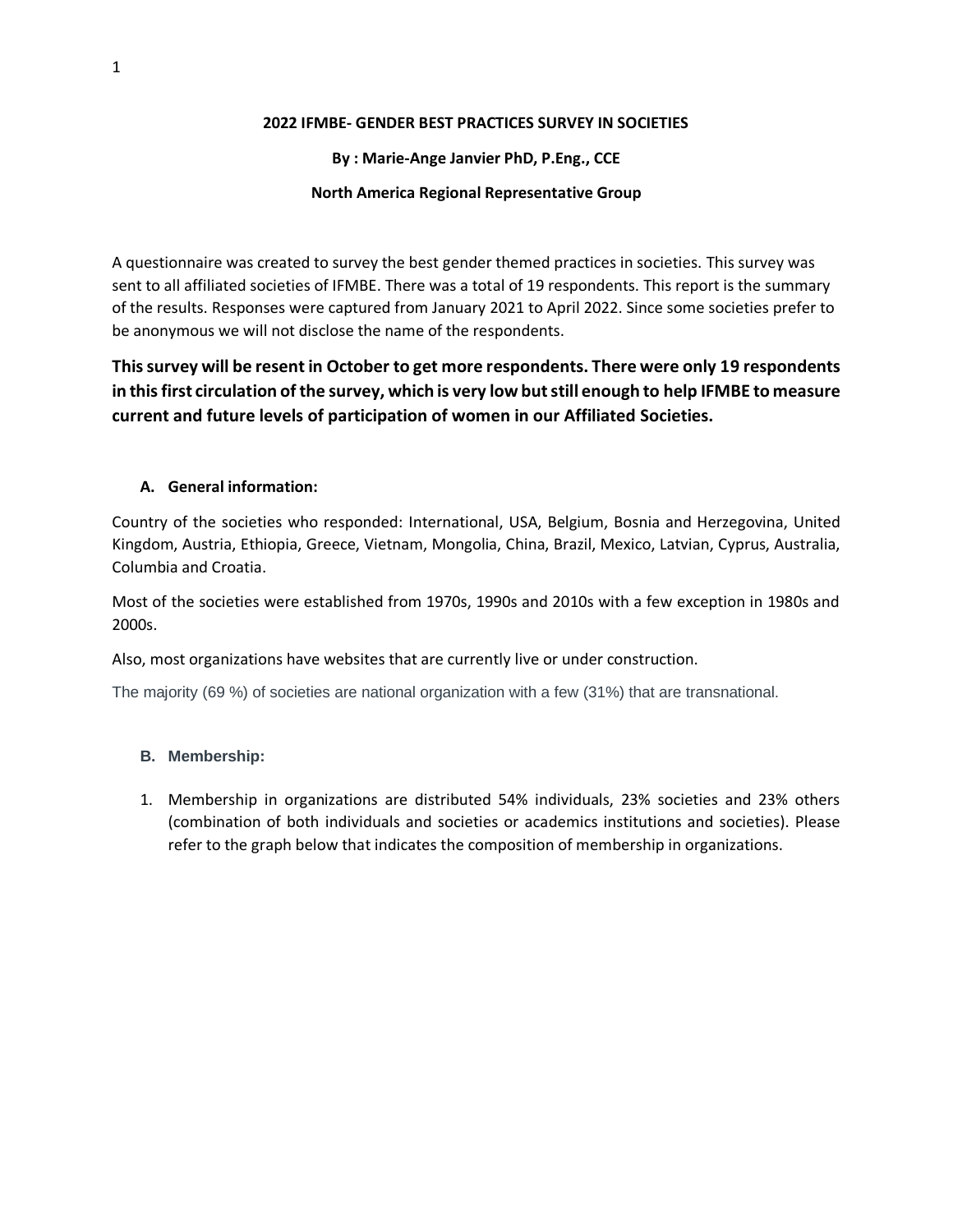

2. Demographic overview of membership in your organization (total number of members):

Given the range of societies we looked at the median value and provided the range. Please note there are some societies that only have regular members and no other categories. They are reflected with 0.

| <b>General members categories:</b> | <b>Median</b> | <b>Min</b> | <b>Max</b> |
|------------------------------------|---------------|------------|------------|
| Affiliated/Associated members      | 189           | 0          | 120000     |
| Regular members                    | 169           | 13         | 80000      |
| <b>Student members</b>             | 50            | 10         | 40000      |
| Senior members                     | 38            | 0          | 50000      |
| Fellows                            | 9             | 0          | 660        |
| Honorary life members              | 5             | 0          | 2200       |
| Other: Institutional               | 19            | 1          | 37         |
| Other: Industry/companies          | 16            | 9          | 21         |
| <b>Other: Societies</b>            | 28            | 27         | 28         |

3. Demographic overview of women membership in your organization (number of women only):

| <b>General % of women in members</b><br>categories: | <b>Mean</b> | <b>Min</b> | Max  |
|-----------------------------------------------------|-------------|------------|------|
| Affiliated/Associated members                       | 30%         | 0%         | 80%  |
| Regular members                                     | 31%         | 0%         | 56%  |
| <b>Student members</b>                              | 39%         | 0%         | 61%  |
| Senior members                                      | 0%          | 0%         | 0%   |
| Fellows                                             | 8%          | 0%         | 33%  |
| Honorary life members                               | 29%         | 0%         | 100% |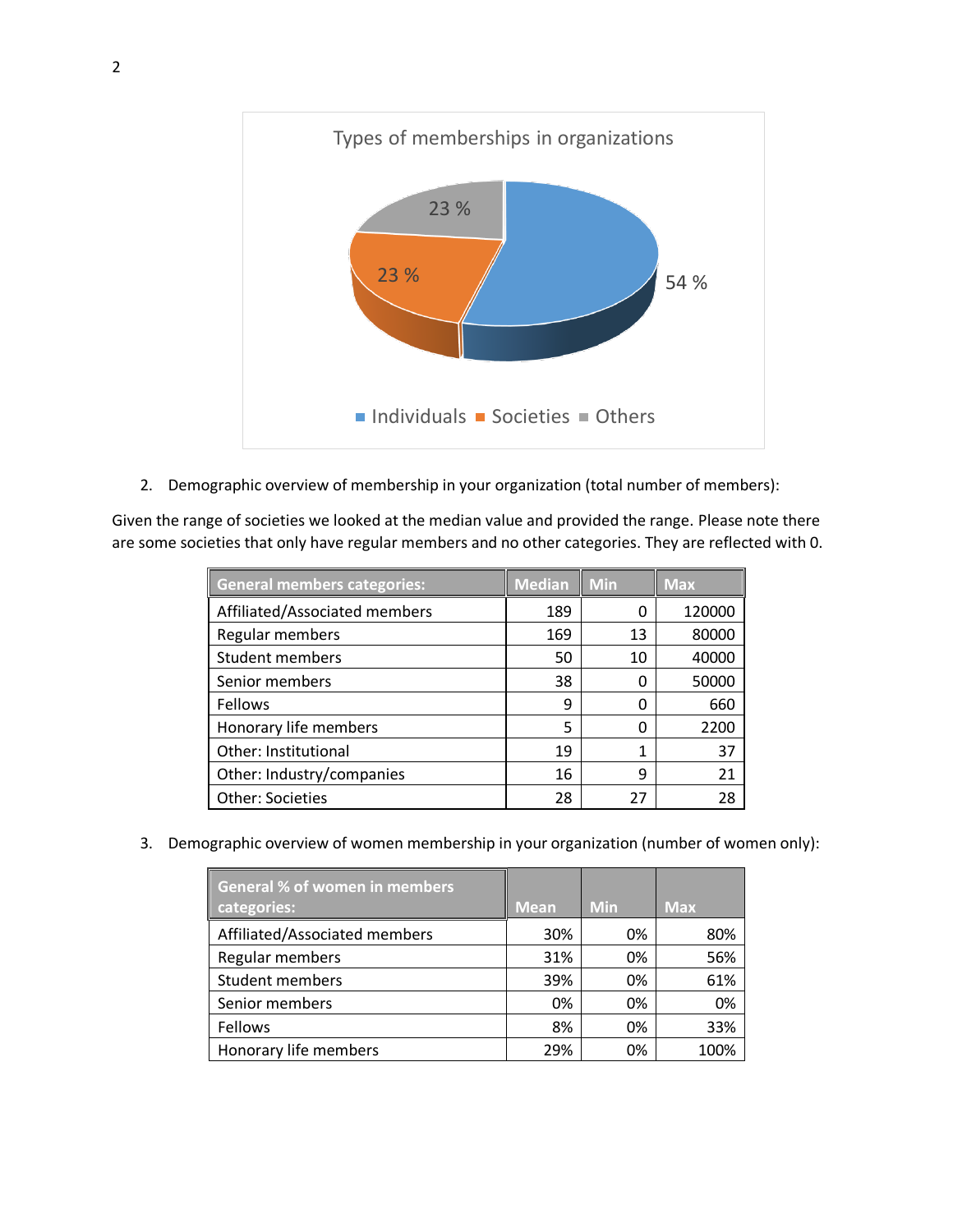For women memberships we also look at the mean of percentage of women in membership given the wide range of data collected. Approximately 40% of women are represented in memberships overall except for the senior members, fellows and affiliated where it tends to be less than 40%.



If there is no value provided on the graph, there was no data available to process for analysis.

For comparison purposes here is the IEEE and ACCE graphs.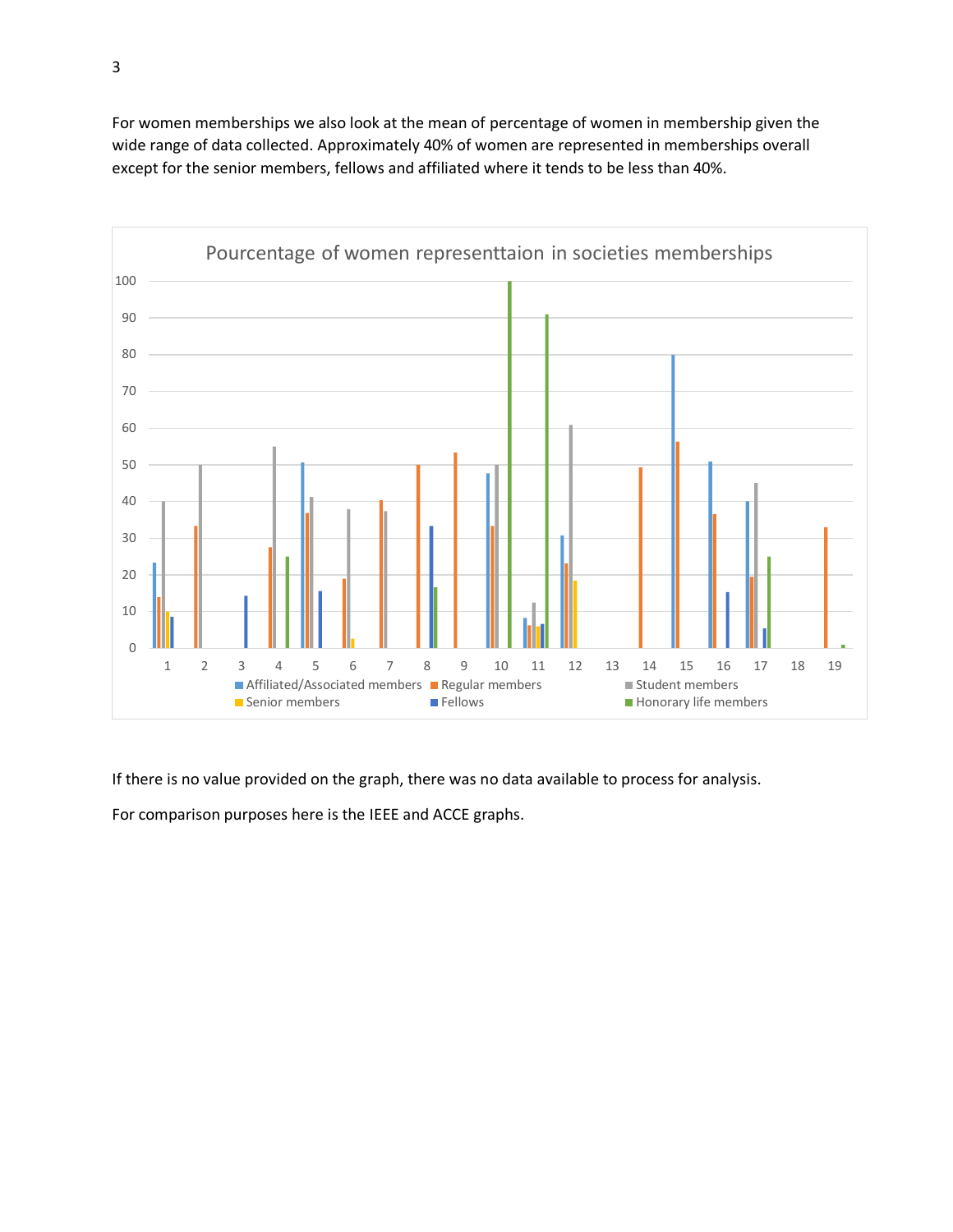

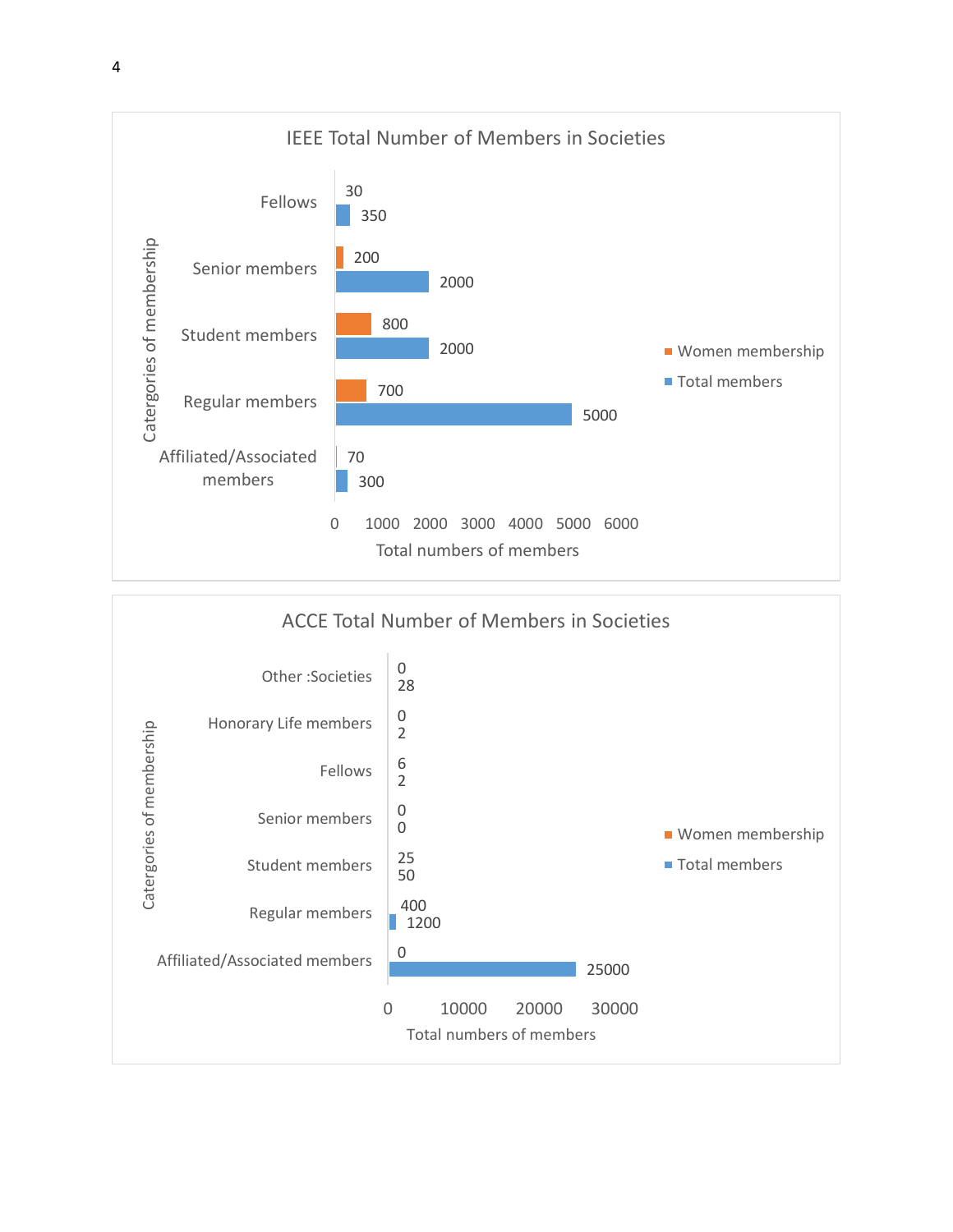## **C. Leadership**

1. Does your organization have members in governing boards (total number of officers/members)?

The total number of members in governing board is quite similar across different organization. We provided the median to showcase more the reality of the data we collected from.

| Governing boards                | <b>Median</b> | Min | Max |
|---------------------------------|---------------|-----|-----|
| Executive committee             |               |     |     |
| Council                         |               |     | 25  |
| Women WG or committee           |               |     |     |
| <b>Other: Fellows Committee</b> |               |     |     |

2. Does your organization have any women members in governing boards (number of women officers/members only)?

This graph shows a representation of the governing boards composed of women members against the total number of governing boards.



The women representation across the governing board is roughly 30% in overall the societies. However in Women Groups it is 70% governance.

For comparison purposes here are the graphs of IEEE and ACCE.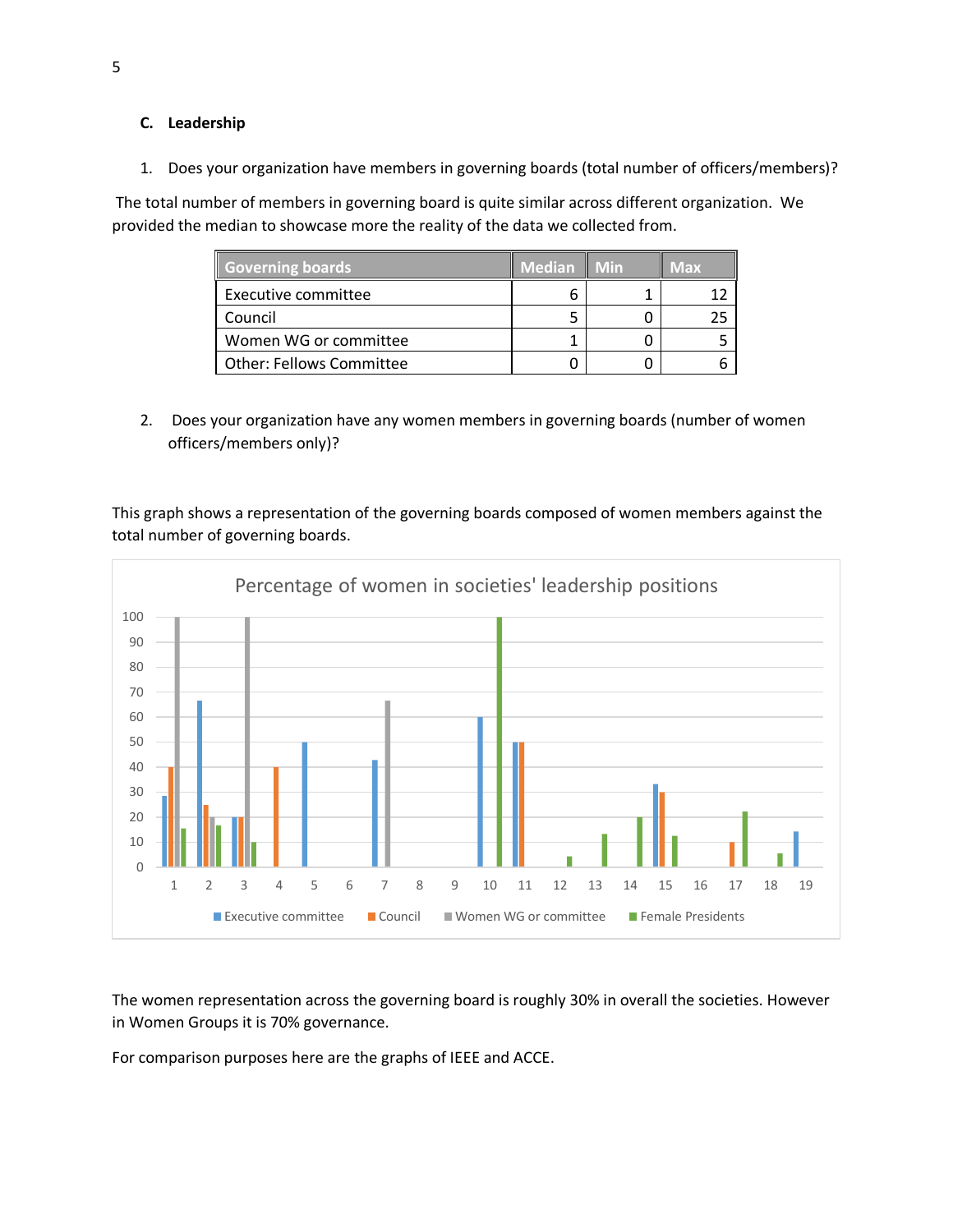

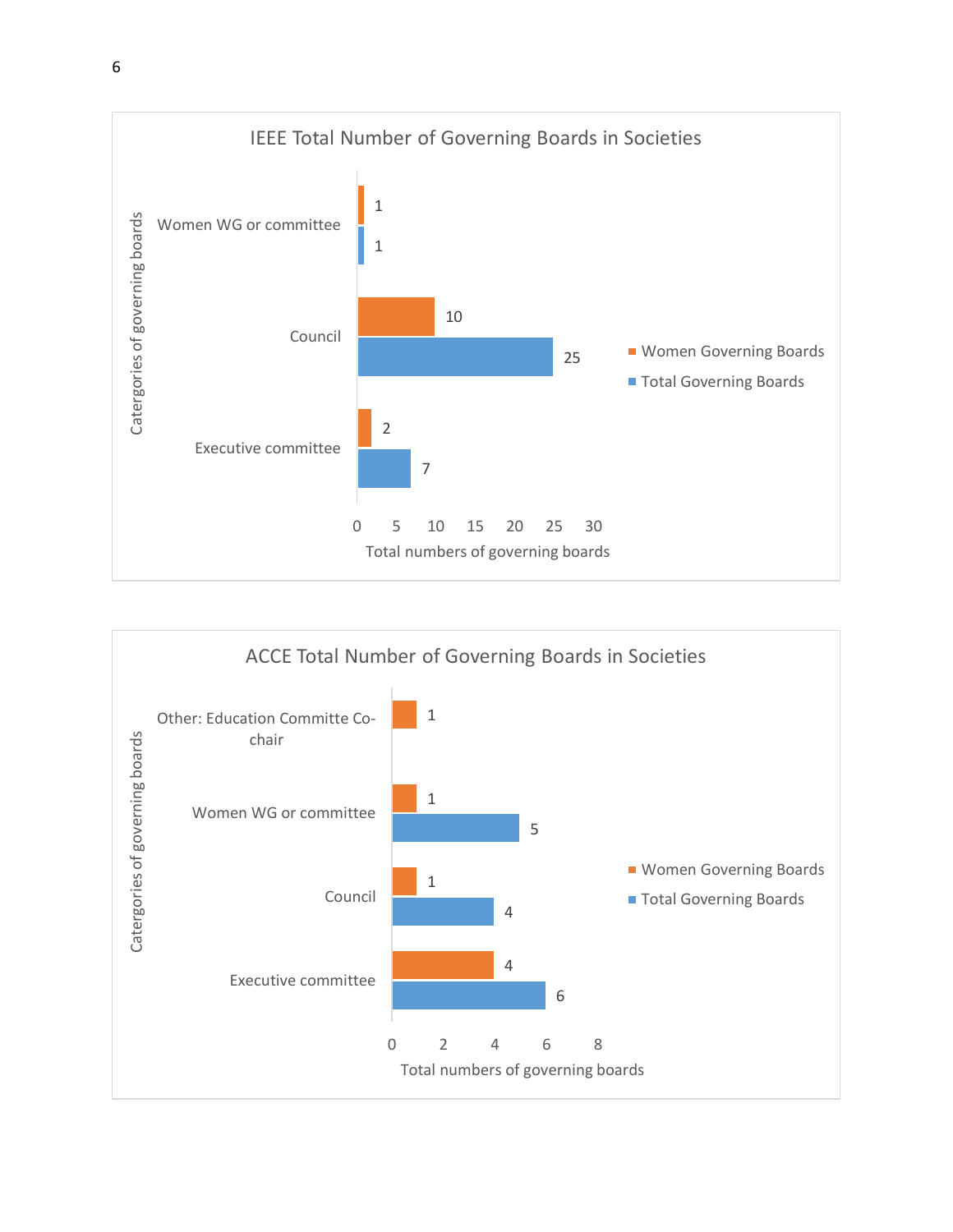3. Number of Presidents (Founding years of society)? And also provide number of women presidents.

| Positions                | MEAN | <b>MEDIAN MIN</b> | <b>IMAX</b> |
|--------------------------|------|-------------------|-------------|
| <b>Presidents</b>        | 13   | 10                |             |
| <b>Female Presidents</b> |      |                   |             |

In general most organizations did not have a women president while they have had at most 10 years of existence with a president.

## **D. Activities**

1. Did your organization engage in any women in (bio)engineering activities in the past 5 years?

At least 10 organizations did engage in at least one women in (bio)engineering activity in the past 5 years. 3 of them engaged every year at most of their conferences. The location of these events ranges from China, Tampere, Ulaabaata, Australia to online format. The median of participants is approximately 9 with 0 being the minimum to 5000 being the maximum.

Short description of activity:

- Women Academic Developments Workshop
- Program mentoring
- Seminar
- Online Workshop: Project Management for women in (biomedical) engineering projects.
- Special session 'Women in BME in Europe' during the EMBEC2017 Conference
- Seminars and Women in Engineering Luncheons
- Research
- Various consultations, outreach activities events
- Financial Scholarship aimed at Women in BME to assist attendance at international conference
- Director of our new Undergradute Bioengineering Program, lecturers of several signatures in our MSc Bioengineering Program and researchers

#### **E. Recognition**

1. Did students/young investigators win an award at a regional conference that was sponsored or supported by your organization in the past 5 years?

The students/young investigators did win an award sponsored by the organization in the past 5 years. Most organizations did it either yearly, in 2017, 2018 and 2019 respectively.

Event: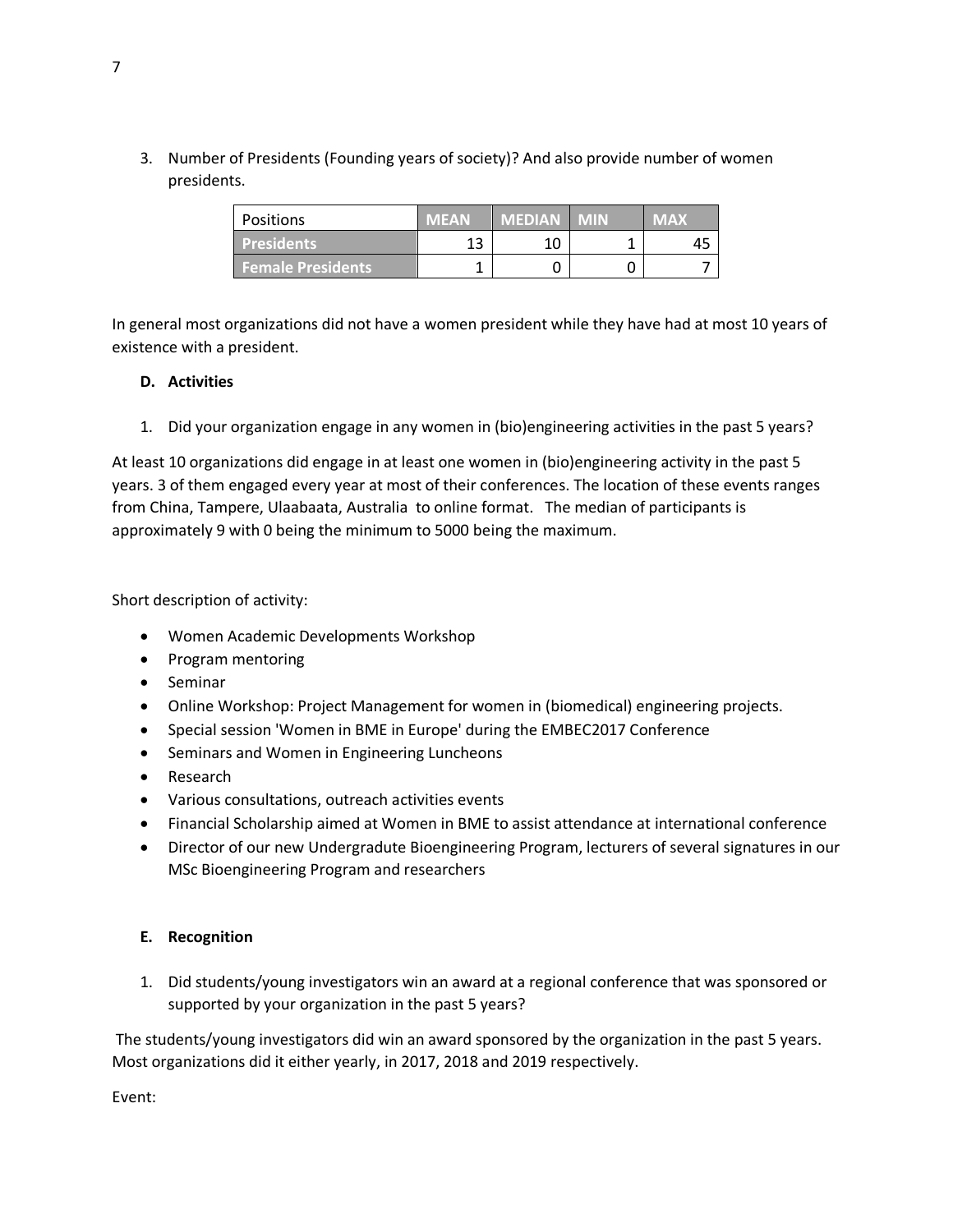- ISB Student Travel Award, WACBE Young Scholar Award
- 30th IEEE International Symposium on Computer-Based Medical Systems (CBMS 2017), 8th Panhellenic Conference on Biomedical Technology
- Student
- Stefan Schuy-Award --><http://www.oegbmt.at/index.php?id=88>
- IUPESM 2018
- EMBEC 2017 Conference
- EMBC Annual Conference
- Early careers academic, Healthcare and innovation Awards and Best Trainee presentation
- National conference IV
- IBM Hackathon
- Australian Biomedical Engineering Conference
- Annual Meeting

Type of award:

- Best paper(Majority)
- Best presentation
- Young Investigator Award and Student Poster Competition
- Best Design
- Annual awards and grants for early career members and students

The next table describes the total awards granted. Mostly 3-5 awards were provided to students/young investigators per society.

| Total Awards:           | <b>MEDIAN</b> | MAX |
|-------------------------|---------------|-----|
| Total Award winners 1st |               |     |
| Total Award winners 2nd |               |     |
| Total Award winners 3rd |               |     |

2. Did women students/young investigators win an award at a regional conference that was sponsored or supported by your organization in the past 5 years? Please specify the information below.

Women students did win students/young investigators awards in the past year in 2019, 2020 and in one organization every year in the past 5 years.

Event:

- IFMBE Conference
- 30th IEEE International Symposium on Computer-Based Medical Systems (CBMS 2017)
- EMBEC 2017 Conference
- Student Paper Competition
- Annual EMBC Conference